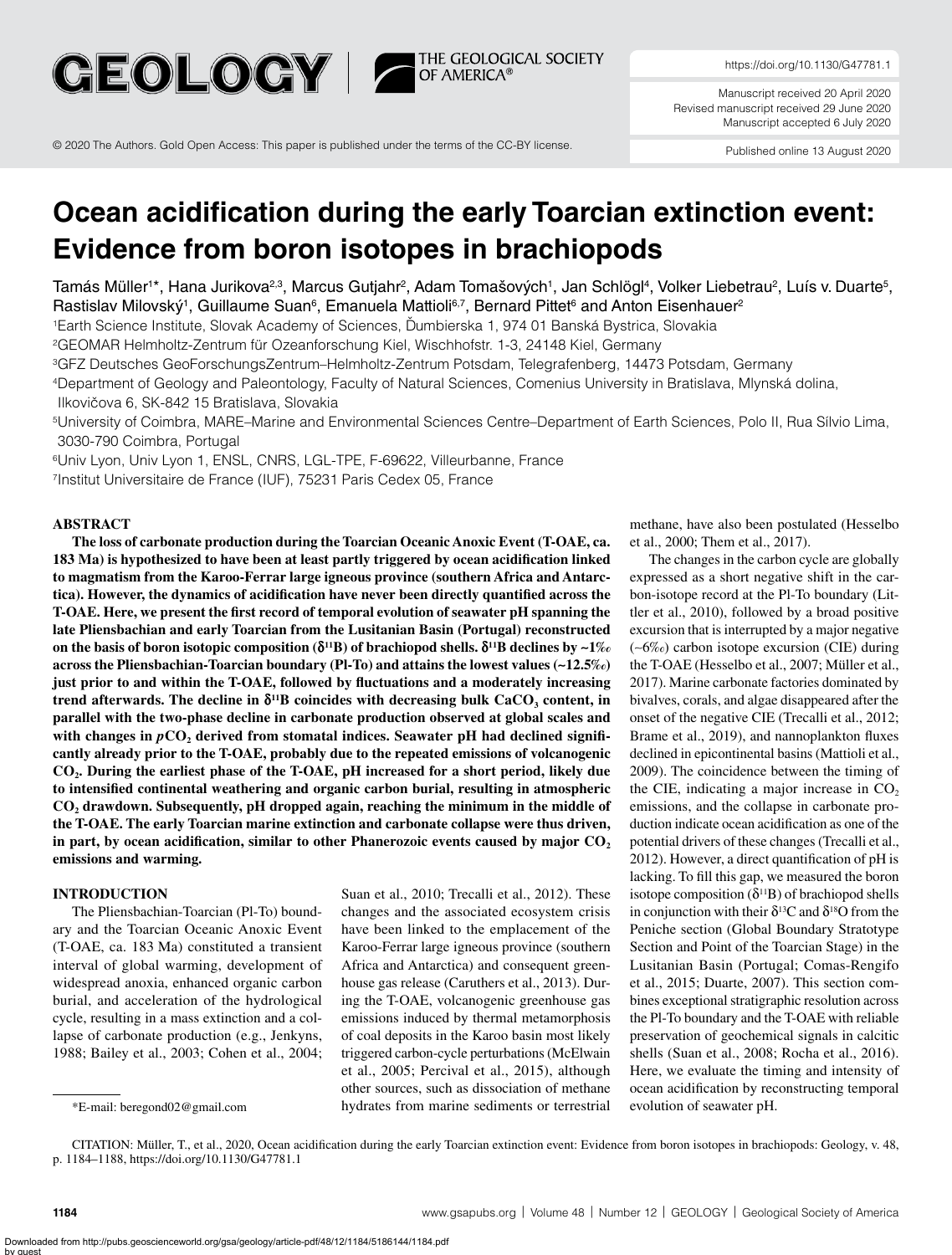

<span id="page-1-0"></span>**Figure 1. (Upper panel) Paleogeographic location of the Lusitanian Basin (Portugal; red star) during the Early Jurassic (adapted from Ikeda and Hori, 2014). LIP—large igneous province. (Lower panel) Stratigraphic log and scale (after Hesselbo et al., 2007; modified following Duarte et al., 2018) plotted against bulk δ13C (Hesselbo et al., 2007) and published (Suan et al., 2008) and new (this study) brachiopod δ13C, δ18O, and δ11B (error bars indicate two standard deviations on replicated analyses). Yellow line shows the three-point moving average; horizontal purple line indicates the exact level of the Pliensbachian-Toarcian boundary. The Toarcian Oceanic Anoxic Event (T-OAE) is defined as the interval between onset of negative carbon isotope excursion and the inflection point in the Levisoni ammonite zone, above which values tend toward a more positive direction, and coincides with the deposition of organic-rich black shales in many European sections (Müller et al., 2017). Pl-To—Pliensbachian-Toarcian boundary; Z.—Zone; Marg.—Margaritatus; Fm.—Formation; VPDB—Vienna Peedee belemnite; NIST951—Boric** 

## **METHODS**

The  $\delta^{11}B$  composition of marine biogenic carbonates is presently regarded as the most reliable pH proxy (Gutjahr et al., 2017). Articulate brachiopods secrete low-Mg calcitic shells nearly in isotopic equilibrium with seawater (Brand et al., 2013) and exhibit a pH-dependent δ<sup>11</sup>B relationship (Lécuyer et al., 2002; Penman et al., 2013; Jurikova et al., 2019). We present major- and trace-element concentration, δ<sup>11</sup>B, δ<sup>13</sup>C, and δ<sup>18</sup>O, as well as <sup>87</sup>Sr/<sup>86</sup>Sr composition of brachiopod shells collected from the upper Pliensbachian and lower Toarcian at the Peniche section, covering 51.5 m of the section [\(Fig. 1\)](#page-1-0) and spanning ∼3.8 m.y. (see the Sup-

plemental Material<sup>[1](#page-1-1)</sup>). Sample preparation and elemental, as well as  $\delta^{11}B$  and  ${}^{87}Sr/{}^{86}Sr$ , analyses were performed according to the methods of Jurikova et al. (2019) and Krabbenhöft et al. (2009) on pre-cleaned dissolved powders, with major- and trace-element content (Ca, Mg, Al, Sr, Mn, B) determined on a quadrupole inductively coupled plasma–mass spectrometer (ICP-MS) (Agilent 7500x),  $\delta^{11}B$  on a multicollector ICP-MS (Thermo Scientific Neptune Plus), and 87Sr/86Sr via thermal ionization mass spectrometry (TIMS) (ThermoFisher TRITON).  $δ<sup>13</sup>C$  and  $\delta^{18}$ O were measured using a MAT253 isotoperatio mass spectrometer coupled with a Kiel IV (ThermoFisher Scientific) carbonate device (see the Supplemental Material and Table S1 therein).

To quantify pH from  $\delta^{11}B$  values, we first tied our initial  $\delta^{11}B$ -derived seawater pH from late Pliensbachian brachiopods to pre-event conditions ( $pH = 7.7$ ) based on a Phanerozoic pH model for a Neritan ocean (Ridgwell, 2005) because carbonate production was predominantly neritic during the Early Jurassic. The pH in this model has a mean value of 7.7 and ranges between 7.4 and 7.9 for the latest Pliensbachian (ca. 184 Ma). With this range of pre-event seawater pH, we computed  $\delta^{11}B_{\text{seawater}}$  and seawater pH with two different  $\delta^{11}B$ -pH calibrations: (1) scenario 1, where biological influence on boron incorporation into brachiopod shells is considered (Lécuyer et al., 2002), resulting in a mean  $\delta^{11}B_{\text{seawater}}$  of 36.6‰ (range = 34.9‰–37.5‰); and (2) scenario 2, where boron incorporation follows inorganic fractionation  $(\delta^{11}B_{\text{branchiopod}} = \delta^{11}B_{\text{borate}};$  based on Klochko et al. [2006]), resulting in a mean  $\delta^{11}B_{\text{seawater}}$  of 38.9‰ (range = 37‰−40‰) ([Fig. 2](#page-2-0); Fig. S2). Because brachiopods exert vital control over the incorporation of boron into their shells to some degree, we refer to scenario 1 below, while scenario 2 is discussed in the Supplemental Material. Using our δ<sup>11</sup>B-pH values and δ<sup>18</sup>O-based temperatures estimated on the basis of our brachiopod shells and the formerly published  $pCO<sub>2</sub>$  estimates from stomatal indices (McElwain et al., 2005; Steinthorsdottir and Vajda, 2015), we first calculated seawater alkalinity at ammonite subzone-scale

<span id="page-1-1"></span><sup>1</sup> Supplemental Material. Detailed information on the applied geochemical and calibration methods, carbonate chemistry models, age model, sample preservation, and additional information about speciesspecific effect on  $\delta$ <sup>11</sup>B fractionation in brachiopods. Please visit<https://doi.org/10.1130/GEOL.S.12730832> [to access the supplemental material, and contact](https://doi.org/10.1130/GEOL.S.12730832)  editing@geosociety.org with any questions.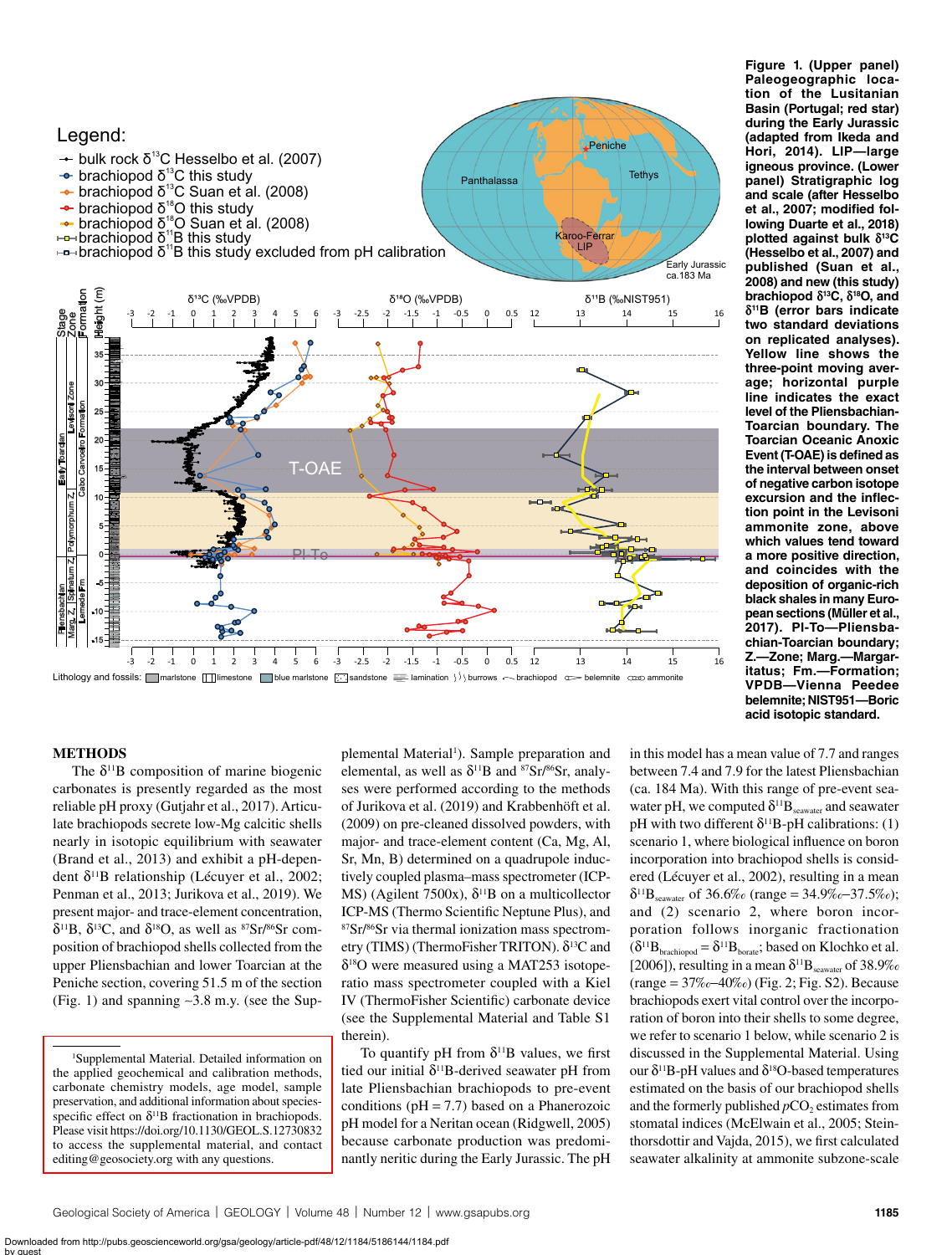

stratigraphic resolution using the R package *seacarb* ([https://cran.r-project.org/web/pack](https://cran.r-project.org/web/packages/seacarb/seacarb.pdf)[ages/seacarb/seacarb.pdf](https://cran.r-project.org/web/packages/seacarb/seacarb.pdf); Gattuso 2019) (Fig. S4). Second, we recomputed the atmospheric  $pCO<sub>2</sub>$  record on the basis of alkalinity (with constant values for each subzone),  $\delta^{11}B$  pH, and

δ18O-based temperature values at bed-scale resolution. Third, we also computed calcite and aragonite saturation states  $(\Omega)$  of seawater using the pH estimates and the stratigraphically refined  $p$ CO<sub>2</sub> estimates.  $δ$ <sup>11</sup>B data are derived from multiple species because no single species spans the entire Peniche section. Although  $\delta$ <sup>11</sup>B values may be affected by species-specific fractionation (Penman et al., 2013), the major shift in δ<sup>11</sup>B from ∼13.75‰ to ~12.5‰ within the Polymorphum Zone is recorded by the rhynchonellid *Nannirhynchia pygmaea*, and interspecific differences within weakly bioturbated beds are  $\langle 0.5\%$  (Fig. S4).

## **RESULTS AND DISCUSSION**

<span id="page-2-0"></span>**Figure 2. Multiproxy record across the Pliensbachian-Toarcian boundary (ammonite zone scale resolution). Pl-To— Pliensbachian-Toarcian boundary; T-OAE—Toarcian Oceanic Anoxic Event; Z.—Zone. (A) Bulkrock carbon isotope data (Hesselbo et al., 2007) and brachiopod carbon isotope data (this study; Suan et al., 2008). VPDB— Vienna Peedee belemnite. (B) Brachiopod oxygen isotope and calibrated temperature record (this study; Suan et al., 2008); orange band is error envelope for temperature estimation, assuming seawater δ18O of −2‰ to 0‰ (equivalent to salinity ±2.5 ppt). (C) Boron isotope and calibrated pH record according to scenario 1 described in text (yellow symbols; Lécuyer et al., 2002); blue band shows propagated uncertainty based on analytical uncertainty for δ11B (±0.2‰, two standard deviations). Dashed lines mark limits of pH envelope derived from minimum and maximum pH of late Pliensbachian pH Neritan model of Ridgwell (2005). Plot is truncated at pH value 7 due to fact that some values fell below effective range of pH calibrations. NIST951—Boric acid isotopic standard. (D) Size of calcareous nannofossil** *Schizosphaerella* **(light blue) and bulk**  rock CaCO<sub>3</sub> content (dark **blue) (Suan et al., 2010). Error bars: ± 1 standard error of** *Schizosphaerella* **major axis size. (E)**  *p***CO2 records (previous and new) with uncertainties (orange area; see the Supplemental Material [see footnote 1]). Ages for the Karoo-Ferrar large igneous province (LIP) are after Ruebsam et al. (2019). See the Supplemental Material for further** 

The major and trace element composition (Sr/Ca ∼0.4 − 2 mmol/mol, and Mn/Ca <0.46 mmol/mol; see the Supplemental Material and Fig. S1G) indicate very good preservation for the vast majority of our brachiopods. Brachiopod  $\delta^{13}$ C and  $\delta^{18}$ O records show trends similar to those previously reported from the Pl-To boundary and T-OAE ([Figs. 1](#page-1-0) and [2](#page-2-0); Bailey et al., 2003; Suan et al., 2008). The  $\delta^{13}C$ values define a short negative CIE of ∼1.7‰ at the Pl-To boundary, followed by a broad positive excursion up to ∼4‰ in the Polymorphum Zone, which is interrupted by a ∼4‰ negative CIE diagnostic for the T-OAE. The  $\delta^{18}$ O declines by ∼1.8‰ within the Polymorphum Zone, followed by a negative trend up to −2.5‰ in the Levisoni Zone during the T-OAE, is also consistent with reports from elsewhere in Europe (Bailey et al., 2003; Suan et al., 2008) [\(Fig. 1\)](#page-1-0).  $\delta^{11}B$  remains rather invariant within the Spinatum (Emanciatum) Zone (oscillating around 14‰), with major changes occurring at the Pl-To boundary, where  $\delta$ <sup>11</sup>B first increases to almost 16‰ and subsequently declines to a minimum of ∼12.5‰ in the upper Polymorphum Zone, just prior to the onset of the T-OAE [\(Fig. 1](#page-1-0)).  $\delta^{11}B$  increases in the lower Levisoni Zone (by ∼0.8‰), but reaches the lowest value (12.47‰) in the middle of the T-OAE, followed by a slight increase. A considerable change in seawater pH following the Pl-To boundary is evident from the  $\delta^{11}B$  record alone. The most positive  $\delta^{11}B$  values in the Spinatum Zone indicate higher pH, coinciding with the highest bulk  $CaCO<sub>3</sub>$  concentrations, the largest size of a dominant calcareous nannofossil (*Schizosphaerella*), and carbonate supersaturation ([Fig. 2](#page-2-0); Figs. S2 and S4). The overall  $\delta$ <sup>11</sup>B drop in the Polymorphum Zone coincides with CaCO<sub>3</sub> decline  $(r = 0.36, p = 0.019)$  and with *Schizosphaerella* size change (*r* = 0.63, *p* = 0.02) [\(Fig. 2](#page-2-0); Fig. S2; Suan et al., 2010). Furthermore,  $\Omega_{\text{calcite}}$  and  $\Omega_{\text{aragonite}}$  decline to very low values in the Polymorphum and early Levisoni Zones (undersaturated or close to  $(Ω < 1)$ , Fig. S4). The changes in  $\delta^{11}B$  closely follow the δ<sup>18</sup>O record ( $r = 0.75$ ,  $p < 0.0001$ ; based on three-point moving averages of the records). In contrast, the correlation between  $\delta^{11}B$  and  $\delta^{13}C$ is very weak  $(r = 0.27, p = 0.07)$ .

The two ~3.5-m.y.-long  $\delta^{11}B$ -pH scenarios (1, brachiopod-specific  $\delta^{11}B$  incorporation [Lécuyer et al., 2002]; or 2, inorganic  $\delta^{11}B_{\text{calcium}}$ carbonate to  $\delta^{11}B_{\text{border}}$  relationship [Klochko et al.,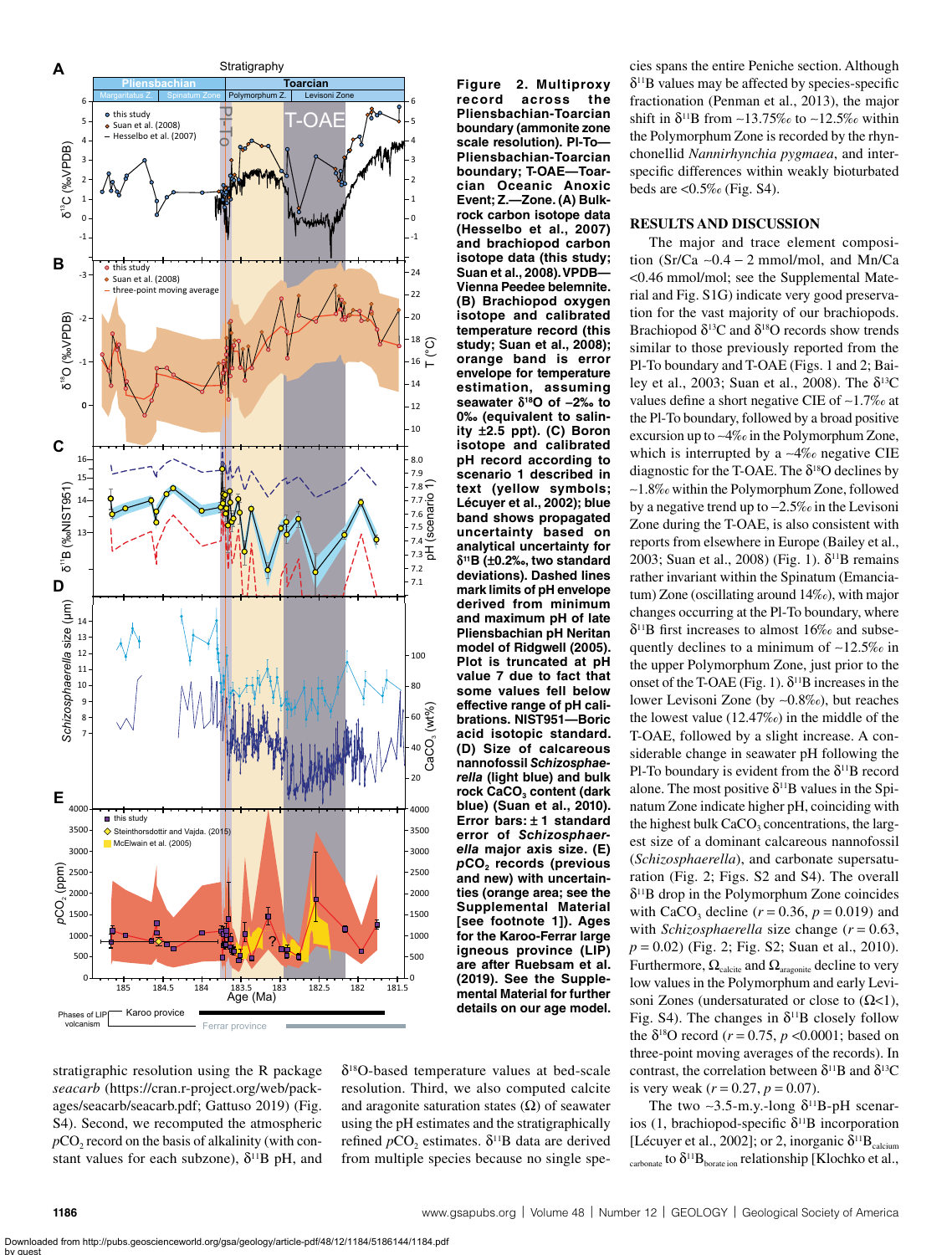2006]) of seawater pH evolution differ in the absolute pH range, albeit only slightly, as a consequence of the individual  $\delta^{11}B$ -pH calibration sensitivities. However, both display a sudden drop (∼0.15) and an increase (∼0.22) in pH in the late Pliensbachian (Margaritatus–Spinatum Zones) alongside a temperature rise and a negative CIE, implying that exogenic carboncycle perturbations probably started earlier in the Spinatum Zone ([Fig. 2](#page-2-0); Fig. S2). Seawater pH declined during the early Toarcian immediately after the Pl-To boundary and within an interval of ∼600 k.y. during the Polymorphum Zone. The total negative shift in pH prior to the onset of the T-OAE is ∼0.5. At the onset of the T-OAE (defined by the negative CIE), a sudden rise in pH by ∼0.25 can be observed [\(Fig. 2](#page-2-0); Fig. S2). Seawater pH reaches the minimum (∼7.2) during the peak of the negative CIE and then slowly recovers, attaining pre-event values after the T-OAE. The overall decline in pH after the Pl-To boundary and prior to the T-OAE is marked by large fluctuations, which could suggest short episodic pulses (∼10–200 k.y.) of volcanogenic  $CO<sub>2</sub>$  into the ocean-atmosphere system.

At the onset of the T-OAE negative CIE, our data indicate a sudden increase in pH that was maintained for a duration of ∼270 k.y. The timing coincides with osmium isotope evidence (Cohen et al., 2004) of enhanced continental weathering due to intense temperature rise, which could have led to enhanced sequestration of atmospheric  $CO<sub>2</sub>$ . Likewise, intensified organic carbon burial may have caused a short-term drawdown of  $CO<sub>2</sub>$  ([Fig. 2](#page-2-0); Fig. S2) (McElwain et al., 2005; Xu et al., 2017). The subsequent pH drop suggests that maximum CO<sub>2</sub> emission occurred at the peak of the negative CIE and/or that conditions maintaining carbon sequestration were no longer effective. pH evolution during the rebound phase of the negative CIE suggests slow reduction of CO<sub>2</sub> emission rates. When averaged to the subzone-scale stratigraphic resolution, the decline in seawater pH covaries negatively with the stomata-based  $pCO<sub>2</sub>$  (Pearson  $r = -0.9$ ,  $p = 0.04$ , using first differences) that suggests an increase from ∼850 ppm in the Spinatum Zone to ∼1750 ppm throughout the T-OAE (McElwain et al. 2005; Steinthorsdottir and Vajda, 2015).

Our  $\delta$ <sup>11</sup>B-based pH record, sustained by stomatal  $pCO$ , estimates, supports a close temporal link between pH decline, early Toarcian carboncycle perturbations, the extinction event, and the calcification crisis. At Peniche, the late Pliensbachian–early Toarcian pH decline is associated with a long-term decline in  $CaCO<sub>3</sub>$  content, supporting the hypothesis that the significant setback of carbonate production reflects the rise in  $pCO<sub>2</sub>$  (Mattioli et al., 2009). Although the envelope for  $\Omega$  predicted from stomata-based  $pCO<sub>2</sub>$ , brachiopod-based pH, and  $\delta^{18}O$ -based temperature is broad owing to the uncertainties in seawater  $\delta^{11}B$  and  $\delta^{11}B$ -pH calibration, modeled  $\Omega_{\text{aragonite}}$  and  $\Omega_{\text{calcite}}$  declined to the lowest levels during the late Polymorphum Zone and early Levisoni Zone (Fig. S4). Although a comparison of the  $\delta^{11}B$  signal to the high-resolution CaCO<sub>3</sub> and *Schizosphaerella* records is complicated by disparate temporal resolutions of the data sets and by a delayed decline in pelagic production (relative to the neritic production; Suan et al. 2008), bivariate relations mentioned above indicate that the minima in the  $\delta^{11}B$ -pH signal track low carbonate flux prior to and during the early phases of the T-OAE. The decrease in seawater pH during the Polymorphum Zone suggests that environmental conditions were already unfavorable prior to the T-OAE, and in spite of the short-term rebound in pH at the Polymorphum-Levisoni boundary, seawater likely remained undersaturated during the Levisoni Zone. Hence, in addition to warming and extensive anoxia, ocean acidification (i.e., suppressed pH and carbonate saturation state) was responsible for the biodiversity loss (Dera et al., 2010; García Joral et al., 2011; Caruthers et al., 2013) and the demise of lithiotid bivalve reefs and carbonate factories (Trecalli et al. 2012; Brame et al., 2019) during the Pl-To and T-OAE crises.

## **CONCLUSIONS**

Our brachiopod  $δ<sup>11</sup>B-pH$  reconstruction from the latest Pliensbachian–early Toarcian interval provides evidence of seawater pH decline as a result of elevated  $CO<sub>2</sub>$  emissions prior to the Pl-To boundary. Low-pH conditions may have developed already prior to the T-OAE. The early phase of the T-OAE was characterized by a short period of pH rebound most likely due to atmospheric  $CO<sub>2</sub>$  drawdown as a result of enhanced continental weathering and organic carbon burial. Seawater pH attained the lowest values immediately prior to and during the T-OAE, followed by a protracted recovery toward pre-event conditions. Our findings are congruent with the hypothesis that ocean acidification contributed to the large-scale retreat of pelagic carbonate producers and to the extinction of neritic carbonate platform builders during the early Toarcian.

#### **ACKNOWLEDGMENTS**

We thank Ana Kolevica for support of laboratory work at GEOMAR Helmholtz Centre for Ocean Research Kiel (Germany). The insights and comments from Donald Penman, Rowan Martindale, and an anonymous reviewer helped to strengthen the final version of the manuscript and are gratefully acknowledged. This project was funded by the European Union's Horizon 2020 research and innovation program under the Marie Skłodowska-Curie grant agreement and project BASE-LiNE Earth (643084) and by the Slovak Research and Development Agency (APVV17-0555) and the Slovak Scientific Grant Agency (VEGA 0169/19).

## **REFERENCES CITED**

- Bailey, T.R., Rosenthal, Y., McArthur, J.M., van de Schootbrugge, B., and Thirlwall, M.F., 2003, Paleoceanographic changes of the Late Pliensbachian–Early Toarcian interval: A possible link to the genesis of an Oceanic Anoxic Event: Earth and Planetary Science Letters, v. 212, p. 307–320, [https://doi.org/10.1016/](https://doi.org/10.1016/S0012-821X(03)00278-4) [S0012-821X\(03\)00278-4.](https://doi.org/10.1016/S0012-821X(03)00278-4)
- Brame, H.M.R., Martindale, R.C., Ettinger, N.P., Debeljak, I., Vasseur, R., Lathuilière, B., Kabiri, L., and Bodin, S., 2019, Stratigraphic distribution and paleoecological significance of Early Jurassic (Pliensbachian-Toarcian) lithiotid-coral reefal deposits from the Central High Atlas of Morocco: Palaeogeography, Palaeoclimatology, Palaeoecology, v. 514, p. 813–837, [https://doi.org/10.1016/](https://doi.org/10.1016/j.palaeo.2018.09.001) [j.palaeo.2018.09.001](https://doi.org/10.1016/j.palaeo.2018.09.001).
- Brand, U., Azmy, K., Bitner, M.A., Logan, A., Zuschin, M., Came, R., and Ruggiero, E., 2013, Oxygen isotopes and  $MgCO<sub>3</sub>$  in brachiopod calcite and a new paleotemperature equation: Chemical Geology, v. 359, p. 23–31, [https://doi](https://doi.org/10.1016/j.chemgeo.2013.09.014) [.org/10.1016/j.chemgeo.2013.09.014](https://doi.org/10.1016/j.chemgeo.2013.09.014).
- Caruthers, A.H., Smith, P.L., and Gröcke, D.R., 2013, The Pliensbachian–Toarcian (Early Jurassic) extinction, a global multi-phased event: Palaeogeography, Palaeoclimatology, Palaeoecology, v. 386, p. 104–118, [https://doi.org/10.1016/](https://doi.org/10.1016/j.palaeo.2013.05.010) [j.palaeo.2013.05.010](https://doi.org/10.1016/j.palaeo.2013.05.010).
- Cohen, A.S., Coe, A.L., Harding, S.M., and Schwark, L., 2004, Osmium isotope evidence for the regulation of atmospheric  $CO<sub>2</sub>$  by continental weathering: Geology, v. 32, p. 157–160, [https://doi](https://doi.org/10.1130/G20158.1) [.org/10.1130/G20158.1.](https://doi.org/10.1130/G20158.1)
- Comas-Rengifo, M.J., Duarte, L.V., Felix, F.F., Joral, F.G., Goy, A., and Rocha, R.B., 2015, Latest Pliensbachian–Early Toarcian brachiopod assemblages from the Peniche section (Portugal) and their correlation: Episodes, v. 38, p. 2–8, [https://](https://doi.org/10.18814/epiiugs/2015/v38i1/001) [doi.org/10.18814/epiiugs/2015/v38i1/001](https://doi.org/10.18814/epiiugs/2015/v38i1/001).
- Dera, G., Neige, P., Dommergues, J.-L., Fara, E., Laffont, R., and Pellenard, P., 2010, Highresolution dynamics of Early Jurassic marine extinctions: The case of Pliensbachian–Toarcian ammonites (Cephalopoda): Journal of the Geological Society, v. 167, p. 21–33, [https://doi](https://doi.org/10.1144/0016-76492009-068) [.org/10.1144/0016-76492009-068](https://doi.org/10.1144/0016-76492009-068).
- Duarte, L.V., 2007, Lithostratigraphy, sequence stratigraphy and depositional setting of the Pliensbachian and Toarcian series in the Lusitanian Basin, Portugal, *in* Rocha, R.B., ed., The Peniche Section (Portugal): Contributions to the Definition of the Toarcian GSSP: Lisbon, Portugal, International Subcommission on Jurassic Stratigraphy, p. 17–23.
- Duarte, L.V., et al., 2018, The Toarcian Oceanic Anoxic Event at Peniche: An exercise in integrated stratigraphy—Stop 1.3, *in* Duarte, L.V., and Silva, R.L., eds., 2nd International Workshop on the Toarcian Oceanic Anoxic Event, Field Trip Guidebook: The Toarcian Oceanic Anoxic Event in the Western Iberian Margin and Its Context within the Lower Jurassic Evolution of the Lusitanian Basin: Coimbra, Portugal, University of Coimbra, p. 33–54.
- García Joral, F., Gómez, J.J., and Goy, A., 2011, Mass extinction and recovery of the Early Toarcian (Early Jurassic) brachiopods linked to climate change in northern and central Spain: Palaeogeography, Palaeoclimatology, Palaeoecology, v. 302, p. 367–380, [https://doi.org/10.1016/](https://doi.org/10.1016/j.palaeo.2011.01.023) [j.palaeo.2011.01.023](https://doi.org/10.1016/j.palaeo.2011.01.023).
- Gattuso, J.-P., 2019, *seacarb*: Seawater Carbonate Chemistry (R package; version 3.2.12): [https://](https://CRAN.R-project.org/package=seacarb) [CRAN.R-project.org/package](https://CRAN.R-project.org/package=seacarb)=seacarb.
- Gutjahr, M., Ridgwell, A., Sexton, P.F., Anagnostou, E., Pearson, P.N., Pälike, H., Norris, R.D.,